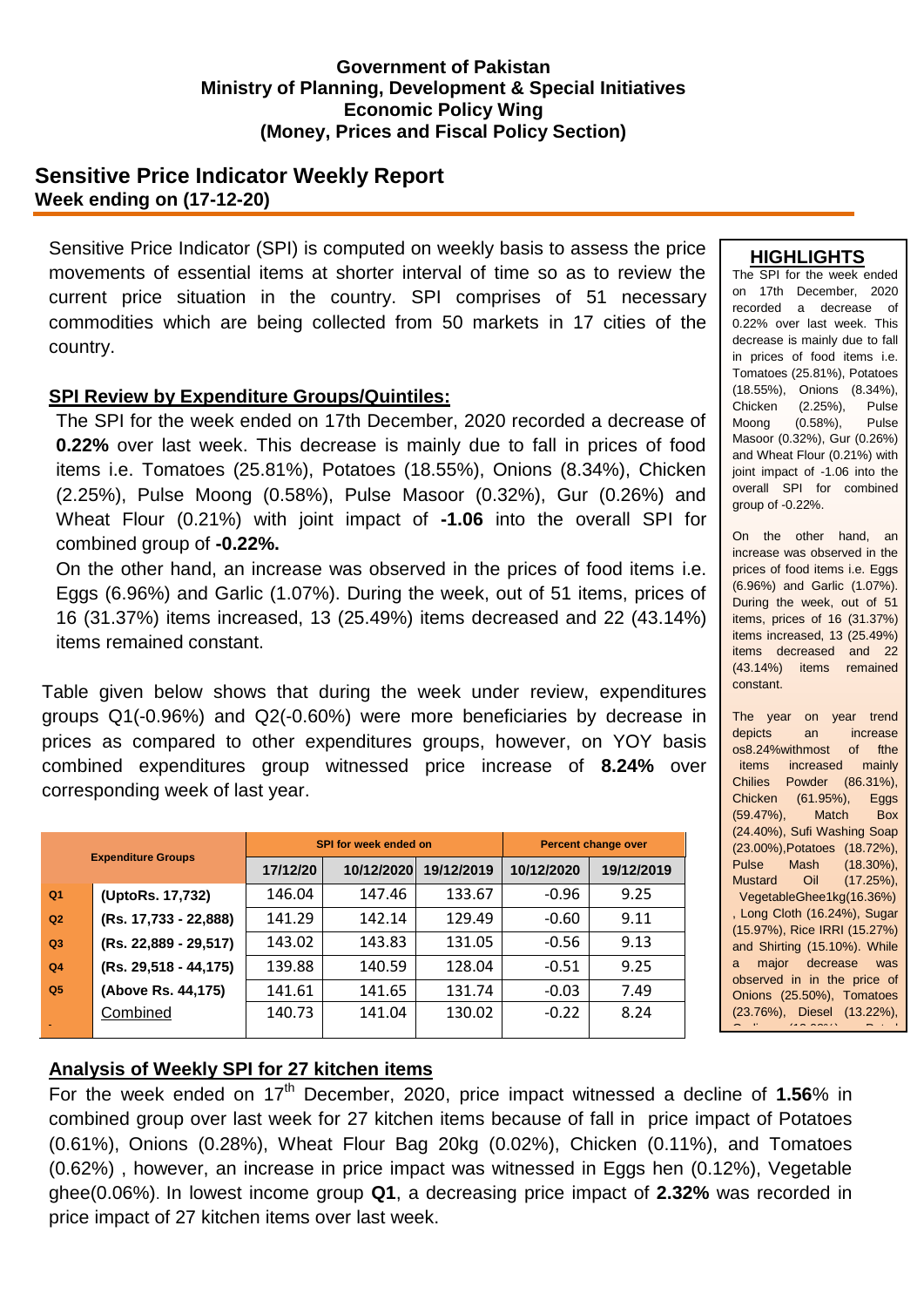On year on year basis, combined group recorded a rising impact of **14.44%** which is attributed to increase in price impact of kitchen items i.e. Wheat Flour Bag (0.50%) Rice Basmati Broken (0.14%), Milk Fresh (3.61%), Eggs Hen Farm (1.64%), Chicken (3.39%) Beef (0.70%), Mutton (0.50%), Cooking Oil Dalda 5 litre tin (0.59%), Vegetable Ghee1kg Pouch (0.43%), Potatoes (0.66%) and Sugar (0.77%) however, a declining price impact was shown in Tomatoes (0.62%), Onions (1.03%). Price impact on YOY basis for lowest income group Q1 was **13.25**% which is lower than combined group on YOY basis.

|    | Consumer Prices Of Essential Kitchen Items in Different Cities For Week Ended On 17-12- |  |  |  |  |
|----|-----------------------------------------------------------------------------------------|--|--|--|--|
| 20 |                                                                                         |  |  |  |  |

| Sr.<br><b>No</b> | <b>Units</b>                 | <b>Islamabad</b> | <b>Rawalpindi</b> | Lahore  | <b>Karachi</b> | Quetta  | <b>Peshawar</b> |
|------------------|------------------------------|------------------|-------------------|---------|----------------|---------|-----------------|
| 1                | Wheat Flour Bag 20kg         | 864.15           | 860.00            | 860.00  | 1201.51        | 1244.99 | 1020.27         |
| 2                | Rice Basmati Broken          | 106.56           | 98.54             | 76.87   | 99.43          | 104.92  | 80.00           |
| 3                | Mutton (Average Quality) 1kg | 1145.03          | 1161.68           | 1051.19 | 1081.51        | 1096.96 | 868.94          |
| 4                | Chicken Farm Broiler(1kg)    | 234.45           | 231.61            | 209.00  | 264.76         | 244.97  | 221.00          |
| 5                | Milk fresh (Un-boiled)       | 120.41           | 119.83            | 90.00   | 120.00         | 120.00  | 122.94          |
| 6                | Eggs Hen 1dozen              | 201.88           | 197.11            | 195.00  | 198.35         | 219.98  | 203.28          |
| 7                | Cooking Oil 5 liter          | 1295.00          | 1295.00           | 1295.00 | 1295.00        | 1295.00 | 1295.00         |
| 8                | Pulse Moong 1kg              | 248.17           | 234.47            | 230.11  | 247.66         | 254.97  | 200.00          |
| 9                | Pulse Mash 1kg               | 256.46           | 250.52            | 247.66  | 245.86         | 269.97  | 230.00          |
| 10               | Pulse Gram 1kg               | 164.62           | 153.60            | 245.86  | 157.75         | 172.43  | 148.99          |
| 11               | Potatoes                     | 67.12            | 64.38             | 157.75  | 56.01          | 64.87   | 56.29           |
| 12               | Onions 1kg                   | 67.87            | 63.40             | 56.01   | 49.11          | 54.85   | 59.81           |
| 13               | Tomatoes 1kg                 | 99.42            | 76.12             | 49.11   | 84.79          | 74.89   | 70.56           |
| 14               | Sugar Refined 1kg            | 86.64            | 83.70             | 84.79   | 80.36          | 80.00   | 86.09           |
| 15               | Petrol Super Per Liter       | 104.19           | 104.20            | 104.21  | 104.21         | 104.18  | 104.19          |

The Price difference of items in different cities as shown in the table above can be related to transportation costs. This applies to those commodities that are physically transported from one city to another as they are not grown/produced in that particular area.

| <b>Price Comparison of Major Kitchen Items (Combined Group)</b> |                      |            |               |                     |         |          |  |  |
|-----------------------------------------------------------------|----------------------|------------|---------------|---------------------|---------|----------|--|--|
| Sr. No                                                          | <b>Items</b>         |            | <b>Prices</b> | impact Current/prev |         |          |  |  |
|                                                                 |                      | 17/12/2020 | 10/12/2020    | 19/12/19            | Prev.   | Corresp. |  |  |
| 1                                                               | <b>Wheat Flour</b>   | 990.03     | 993.65        | 919.61              | $-0.02$ | 0.50     |  |  |
| 2                                                               | <b>Rice Basmati</b>  | 88.82      | 88.82         | 83.88               | 0.00    | 0.14     |  |  |
| 3                                                               | <b>Mutton</b>        | 1038.80    | 1037.92       | 942.07              | 0.00    | 0.70     |  |  |
| 4                                                               | <b>Chicken Farm</b>  | 232.87     | 236.37        | 143.32              | $-0.11$ | 3.39     |  |  |
| 5                                                               | <b>Milk Fresh</b>    | 105.86     | 105.86        | 94.59               | 0.12    | 1.64     |  |  |
| 6                                                               | Eggs Hen             | 197.82     | 191.47        | 125.76              | 0.17    | 1.64     |  |  |
| $\overline{7}$                                                  | <b>Onions</b>        | 52.17      | 58.30         | 71.35               | $-0.28$ | $-1.03$  |  |  |
| 8                                                               | <b>Pulse Moong</b>   | 230.45     | 230.24        | 194.89              | 0.00    | 0.15     |  |  |
| 10                                                              | <b>Potatoes</b>      | 56.92      | 67.31         | 47.11               | $-0.61$ | 0.66     |  |  |
| 11                                                              | Tomatoes             | 88.31      | 117.82        | 109.20              | $-0.75$ | $-0.62$  |  |  |
| 12 <sub>2</sub>                                                 | <b>Sugar Refined</b> | 81.85      | 82.17         | 70.71               | $-0.02$ | 0.77     |  |  |